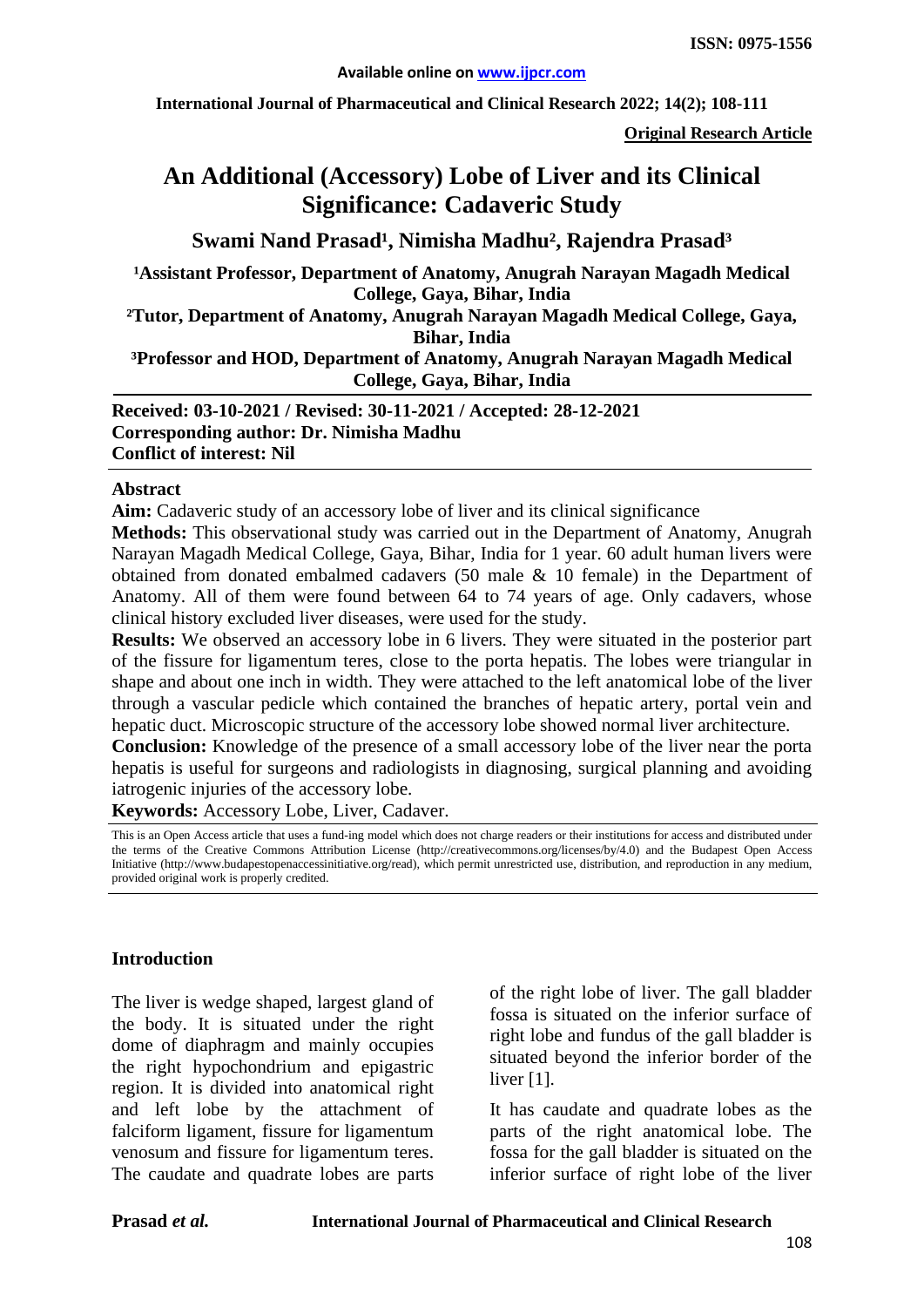and gall bladder is situated in it. The fundus of the gall bladder usually projects beyond the inferior border of the liver [1].

The liver has four lobes or eight segments depending on whether it is defined by its gross anatomical appearance or by its internal architecture. Knowledge of variation in liver anatomy is required for good surgical outcome, diagnostic imaging and minimally invasive surgical procedures. Morphological variations of the liver are common like one or more accessory lobe, liver cyst, atrophy of liver and absence of one of the lobes [2].

A sound knowledge of the normal and variant liver anatomy is a prerequisite to having a favorable surgical outcome and commonly occurring variations assume even more significance in the era of diagnostic imaging and minimally invasive<br>surgical approaches. Morphological surgical approaches. Morphological variations of the liver are irregularities in the form, occurrence of one or more accessory lobes or presence of cyst; less common abnormalities are, atrophy or complete absence of one of the lobes [2]. Accessory lobes can occur in numerous places. The exact reason for the origin of accessory lobe of liver in man is still unknown. In most cases, the accessory lobe is found in the infra-hepatic position.

Riedel's lobe is the best-known example of a sessile accessory lobe. Accessory lobes may also trigger tumour [2].

## **Material and methods:**

This prospective observational study was carried out in the Department of Anatomy, Anugrah Narayan Magadh Medical College, Gaya, Bihar, India for 1 year.

# **Methodology**

60 adult human livers were obtained from donated embalmed cadavers (50 male & 10 female) in the Department of Anatomy. All of them were found between 64 to 74 years of age. Only cadavers, whose clinical history excluded liver diseases, were used for the study.

### **Results:**

We observed an accessory lobe in 6 livers. They were situated in the posterior part of the fissure for ligamentum teres, close to the porta hepatis. The lobes were triangular in shape and about one inch in width. They were attached to the left anatomical lobe of the liver through a vascular pedicle which contained the branches of hepatic artery, portal vein and hepatic duct. Microscopic structure of the accessory lobe showed normal liver architecture.

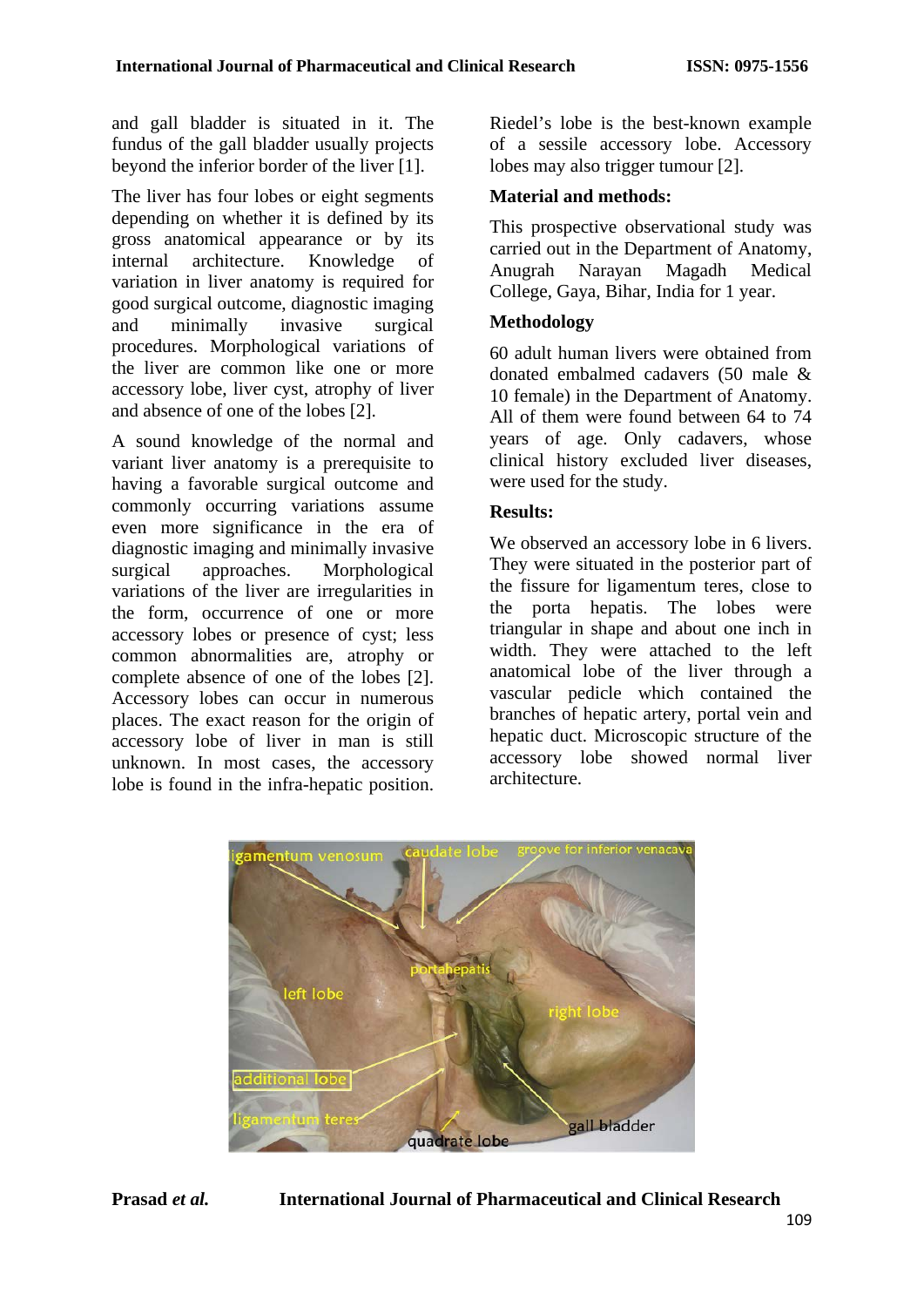## **Discussion:**

The presence of accessory liver lobes is one of the rarest variations. As gleaned from literature among the accessory lobes, Reidel's lobe is the commonly occurring variation [3]. Riedel lobe of the liver is a simple anatomical variation, a downward tongue-like projection of the anterior edge of the right lobe of the liver to the right of the gallbladder and it rarely produces any symptoms [4].

According to Caygill and Gatenby, there are four main types of abnormally positioned livers Type I - a liver which is not connected to the main liver and, which is usually, attached to the gallbladder or the intra–abdominal ligaments; Type II - a microscopic ectopic liver which is found in the gallbladder wall; Type III - a large accessory liver lobe which is attached to the main liver by a stalk, and Type VI - a small accessory liver lobe (10–30 g in weight) which is attached to the main liver [3].

The accessory lobe which was documented in present study belonged to Type VI. The accessory lobes can also be classified into three types, based on the biliary drainage pattern. Type I - the duct of the accessory lobe drains into an intra–hepatic bile duct of the normal liver; Type II - the duct of the accessory lobe drains into an extra– hepatic bile duct of the normal liver, and Type III - the accessory lobe and the normal liver have a common capsule and the bile duct of the accessory lobe drains into an extra–hepatic duct [5].

In the present study the duct of all the accessory lobes of 6 specimens drain into an intra–hepatic bile duct hence it belonged to Type I. The accessory lobe which is being reported here is surgically and radiologically very important due to its small size and the presence of a vascular pedicle. Due to the small size, it might be mistaken for a lymph node. It might be accidentally removed during the surgeries in and around the porta hepatis. Damage to the lobe or its vascular pedicle

might result in bleeding into the abdominal cavity. Accessory lobes need attention when there is torsion of the vascular pedicle or metastasis occurring in them. Torsion of the accessory lobes is a surgical emergency [6,7]. An accessory lobe could be formed by the displacement of the primitive rudiment of the organ, or by persistence of the mesodermal septa during its proliferation [8]. Its presence occurs due to an error in the formation of the endodermal caudal foregut and segmentation of the hepatic bud in the third month of the intrauterine life [9].

## **Conclusion:**

Knowledge of the presence of a small accessory lobe of the liver near the porta hepatis is useful for surgeons and radiologists in diagnosing, surgical planning and avoiding iatrogenic injuries of the accessory lobe.

### **References:**

- 1. Standring S. Gray's Anatomy: The anatomical basis of clinical practice 40th ed. New York: Churchill Livingstone 2008; 3441-46.
- 2. Muktyaz H, Nema U. Morphological variations of liver lobes and its clinical significance in north Indian population. GJMMS.2013;1(1):1-5
- 3. Massaro M, Valencia MP, Guzman M, Mejia J. Accessory Hepatic Lobe Mimicking an Intra-Abdominal Tumor. J Computer Assist Tomography. 2007;31(4):572–3.
- 4. Bingham JB, Maisey MN. Unusual scintigraphic appearance of a mobile accessory lobe of the liver. J Nucl Med. 1978; 19:1235–7.
- 5. Caygill CPJ, Gatenby PAC. Ectopic liver and hepatocarcinogenesis. Eur J Gastroenterol Hepatol. 2004;16(8):727–9.
- 6. Carrabetta S, Piombo A, Podestà R, Auriati L. Torsion and infarction of accessory liver lobe in young man. Surgery. 2009;145(4):448–9.
- 7. Elmasalme F, Aljudaibi A, Matbouly S, Hejazi N, Zuberi MSH. Torsion of